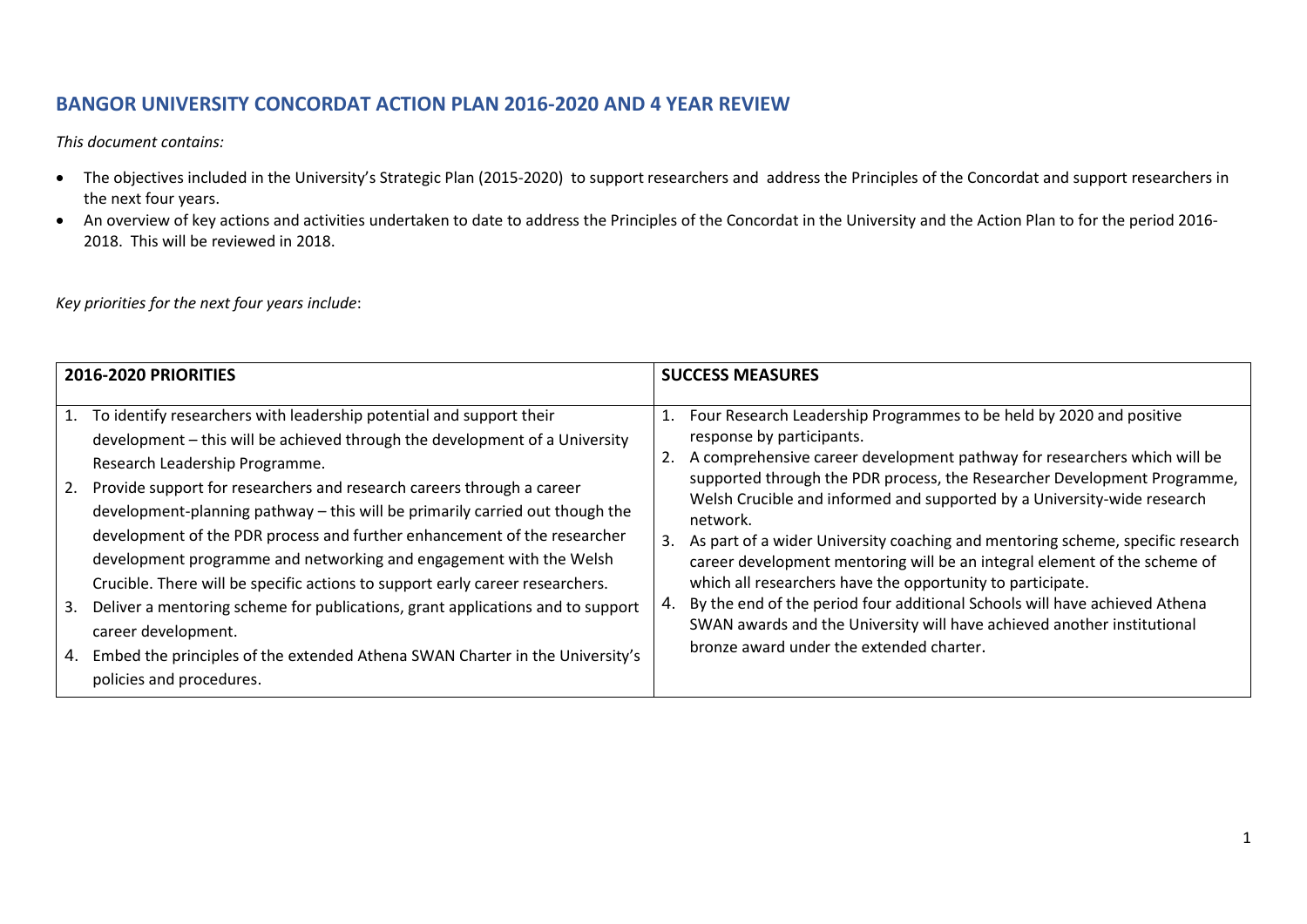## **OVERVIEW OF PROGRESS AND ACTION PLAN FOR 2016-2018**

#### **PRINCIPLE 1: RECRUITMENT AND SELECTION**

- I. The University has updated its **recruitment and selection policy and procedures** following the introduction of an e-recruitment system. This system also has a Candidate Experience Survey that enables the University to review staff opinions regarding the recruitment process. This in turn assists the HR Department to identify potential improvements to the system.
	- The CROS results noted that 91% of respondents received a written description summary of what the job entailed.
- II. **Recruitment and selection training** for all staff who take part in the recruitment and selection process has been provided since June 2014 and is mandatory for Charis of Panels. To date 34 research leads with managerial responsibilities have attended this training. Attending this workshop is compulsory for Chairs of Panels.
	- The CROS results noted that 75% of respondents think that they are treated fairly in relation to recruitment and selection.

|                | Aim                                                                                                                                                                      | Action identified for 2016-2018                                                                                                                                                                                                                                                                                                    | <b>Success Indicators</b>                                                                                                                                                                                                                                                                                                                        | Lead             | Date  | <b>PROGRESS</b> |
|----------------|--------------------------------------------------------------------------------------------------------------------------------------------------------------------------|------------------------------------------------------------------------------------------------------------------------------------------------------------------------------------------------------------------------------------------------------------------------------------------------------------------------------------|--------------------------------------------------------------------------------------------------------------------------------------------------------------------------------------------------------------------------------------------------------------------------------------------------------------------------------------------------|------------------|-------|-----------------|
| $\mathbf{1}$   | To improve support and guidance for<br>managers who have fixed term staff<br>and for staff on fixed term to ensure<br>they are aware of the support available<br>to them | Develop a Fixed Term Guide for<br>managers so that they are aware of the<br>fixed term process from a HR<br>perspective and are aware of the wide<br>range of support available to staff.<br>Develop a Fixed Term Guide for staff so<br>that they are aware of the support<br>available to them.<br>Send out to all relevant staff | That future focus<br>groups and<br>evaluations report<br>improved level of<br>satisfaction of<br>support for fixed<br>term staff. Review to<br>be held end of 2017<br>and aim for 60%<br>satisfaction level for<br>support by the<br>University as<br>identified by survey<br>to fixed term contract<br>staff.<br>Fixed term guide<br>completed. | Resp.<br>DDHR(D) | 12/17 |                 |
| $\overline{2}$ | Review the support available for staff<br>on fixed term contracts                                                                                                        | Establish a group to examine the range<br>$\bullet$<br>of opportunities that can be provided to<br>staff on fixed term contracts -                                                                                                                                                                                                 | As above.                                                                                                                                                                                                                                                                                                                                        | DDHR(D)          | 12/17 |                 |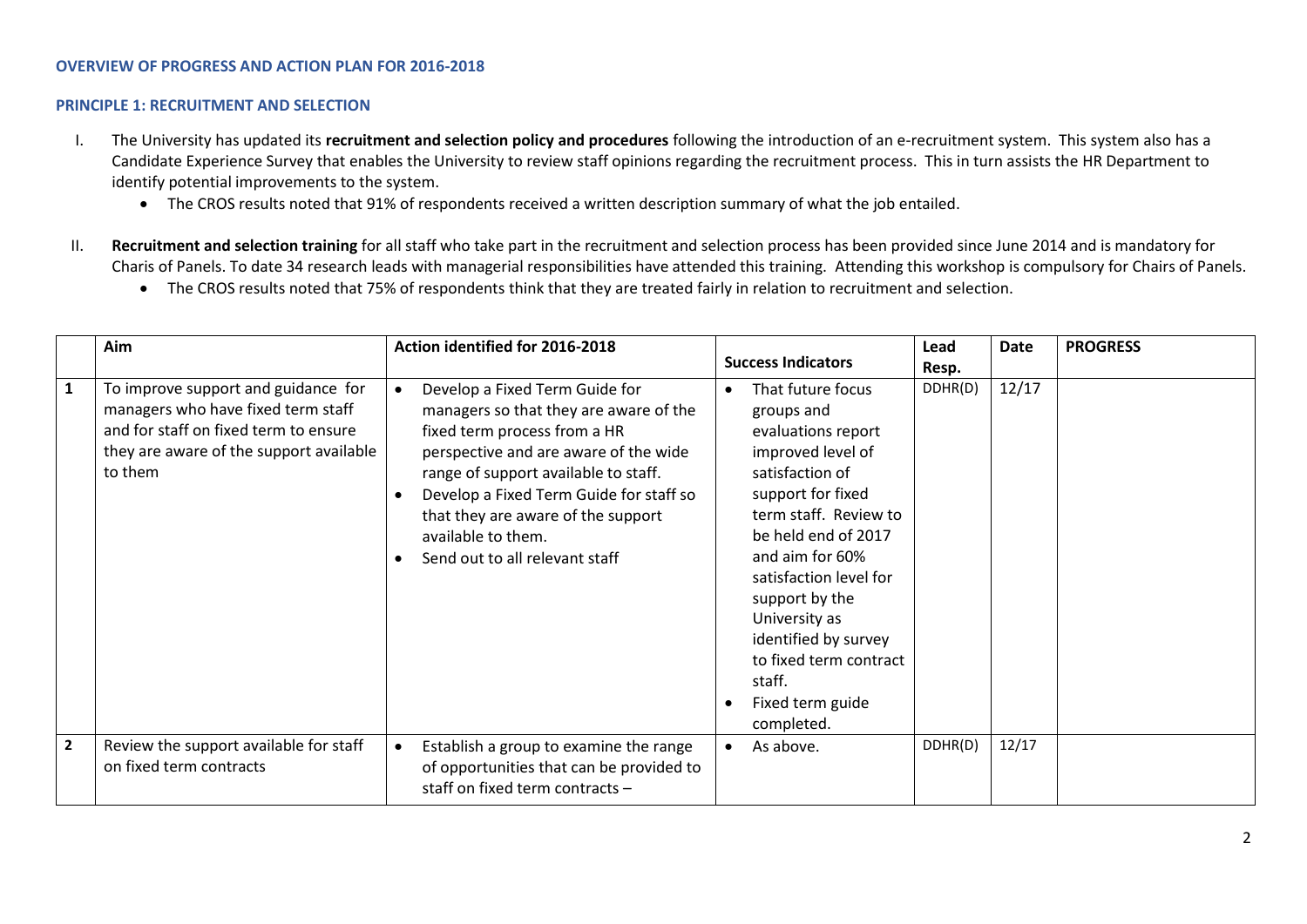|                         |                                                                                                                               | particularly in relation to securing<br>further employment.<br>Consult with UCU and hold 3 focus<br>groups with fixed term contract staff<br>each year |                                                                                      |            |      |  |
|-------------------------|-------------------------------------------------------------------------------------------------------------------------------|--------------------------------------------------------------------------------------------------------------------------------------------------------|--------------------------------------------------------------------------------------|------------|------|--|
| $\overline{\mathbf{3}}$ | Continue to develop the probation<br>process to ensure improved<br>monitoring between the related<br>Departments and Colleges | Form a group in the HR Department to<br>identify where the probation process<br>can be improved particularly for contract<br>research staff.           | Actions identified by the<br>Group are implemented.                                  | DDHR(O)    | 4/17 |  |
| $\overline{4}$          | Increase the number of staff moving<br>from fixed term contracts to open<br>ended contracts                                   | Develop process to monitor number of staff<br>transferring from fixed term contracts to<br>open ended contracts.                                       | Aim increase the number<br>of staff transferring to<br>open-ended contracts by<br>5% | <b>DHR</b> | 6/20 |  |

## **PRINCIPLE 2: RECOGNITION AND VALUE**

- I. Considerable work has been undertaken during the last period to improve the **academic promotion criteria and process** to reflect the broad range of academic activity and contributions. The PVC Research, PVC Teaching and Learning and the Director of HR give an annual presentation to academic staff to outline the University's promotion process and expectations. Approximately 50 members of staff attend this event each year.
- II. For staff on **fixed term contracts** a formal redeployment process for those at risk of redundancy is in place and bridging funds are made available when necessary. A revised electronic process has been introduced during the period to improve matching within the redeployment process.
- III. The **Performance Development Review** (PDR) documentation has been updated for academic staff to better reflect the broad range of academic responsibilities. The University has concentrated on increasing participation rates of PDR to ensure that all staff receive a PDR.
	- Completion rates at the end of the PDR round in September 2015 noted a 74% completion rate.
	- A Staff PDR Survey sent to all staff in February 2016 (which had a 22% response rate) noted that 79% of Bangor University's staff received a PDR in 2015.
	- The CROS survey results in this area included: that 68% of staff responded that overall the PDR was useful (UK result 50.7%) and 72% thought that it was useful to highlight issues (UK result – 66.2%).
- IV. To ensure that **research leaders** have the skills, knowledge and confidence to lead researcher teams there are a number of programmes and workshops to support them. This includes: the University's Effective Manager Programme, the 'Introduction to Management' Programme - that aims to ensure that managers are aware of their roles and responsibilities as mangers. The University runs an annual series of presentations that review key strands in the University's key strategic areas. HR also run a number of relevant sessions to enhance mangers' knowledge in relation to managing staff and provide coaching for managers.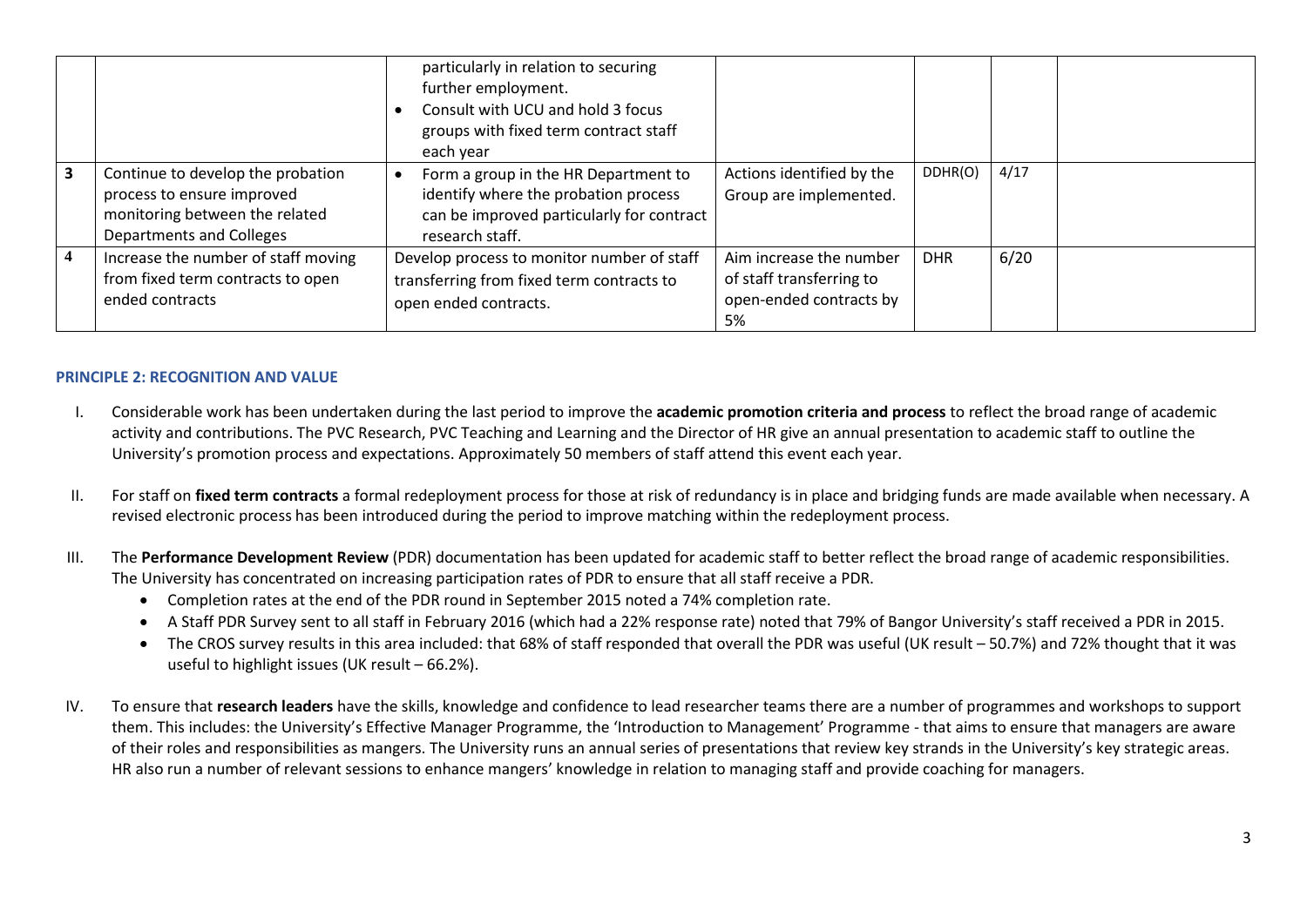- V. **Study leave** in the University is now monitored on an Institutional and College level to monitor trends and equal opportunity in this area.
- VI. Bangor University now rewards its most innovative academics at the **University's annual Impact and Innovation Awards**. This is an awards ceremony that recognises outstanding research and enterprise activities that have succeeded in benefiting the wider economy and society.

|              | Aim                                     | Action identified for 2016-2018                                                                                                                           | <b>Success Indicators</b>                                                                                   | Lead Resp. | <b>Date</b> | <b>Progress</b> |
|--------------|-----------------------------------------|-----------------------------------------------------------------------------------------------------------------------------------------------------------|-------------------------------------------------------------------------------------------------------------|------------|-------------|-----------------|
| $\mathbf{1}$ | Continue to enhance the PDR<br>process. | Develop an electronic PDR process<br>$\bullet$<br>for staff and work with the<br>Colleges to inform the<br>development of the academic PDR<br>form.       | New academic PDR form<br>developed and positive<br>response from staff<br>identified through PDR<br>survey. | <b>DHR</b> | 6/18        |                 |
|              |                                         | Provide additional PDR training to<br>$\bullet$<br>support the process.<br>Provide a Guidance Document for<br>$\bullet$<br>reviewers and reviewees on how | Electronic PDR process<br>introduced and completion<br>rate for annual completion<br>improves to 85%.       | <b>DHR</b> | 6/19        |                 |
|              |                                         | to undertake an effective PDR<br>with reference on how to best                                                                                            | Ensure a PDR completion<br>rate of 85% for ECRs and                                                         | DDHR(D)    | 6/17        |                 |
|              |                                         | utilise the RDF when addressing<br>development needs.                                                                                                     | CRS.<br>Sessions held regarding PDR<br>process to all Schools for<br>reviewers and reviewees.               | DDHR(D)    | 6/17        |                 |
|              |                                         |                                                                                                                                                           | Guidance document for<br>academic staff produced to<br>support training and<br>available on line.           | DDHR(D)    | 6/17        |                 |
|              |                                         |                                                                                                                                                           | Improve level of staff who<br>find the PDR useful to 75%<br>(CROS).                                         | DDHR(D)    | 9/17        |                 |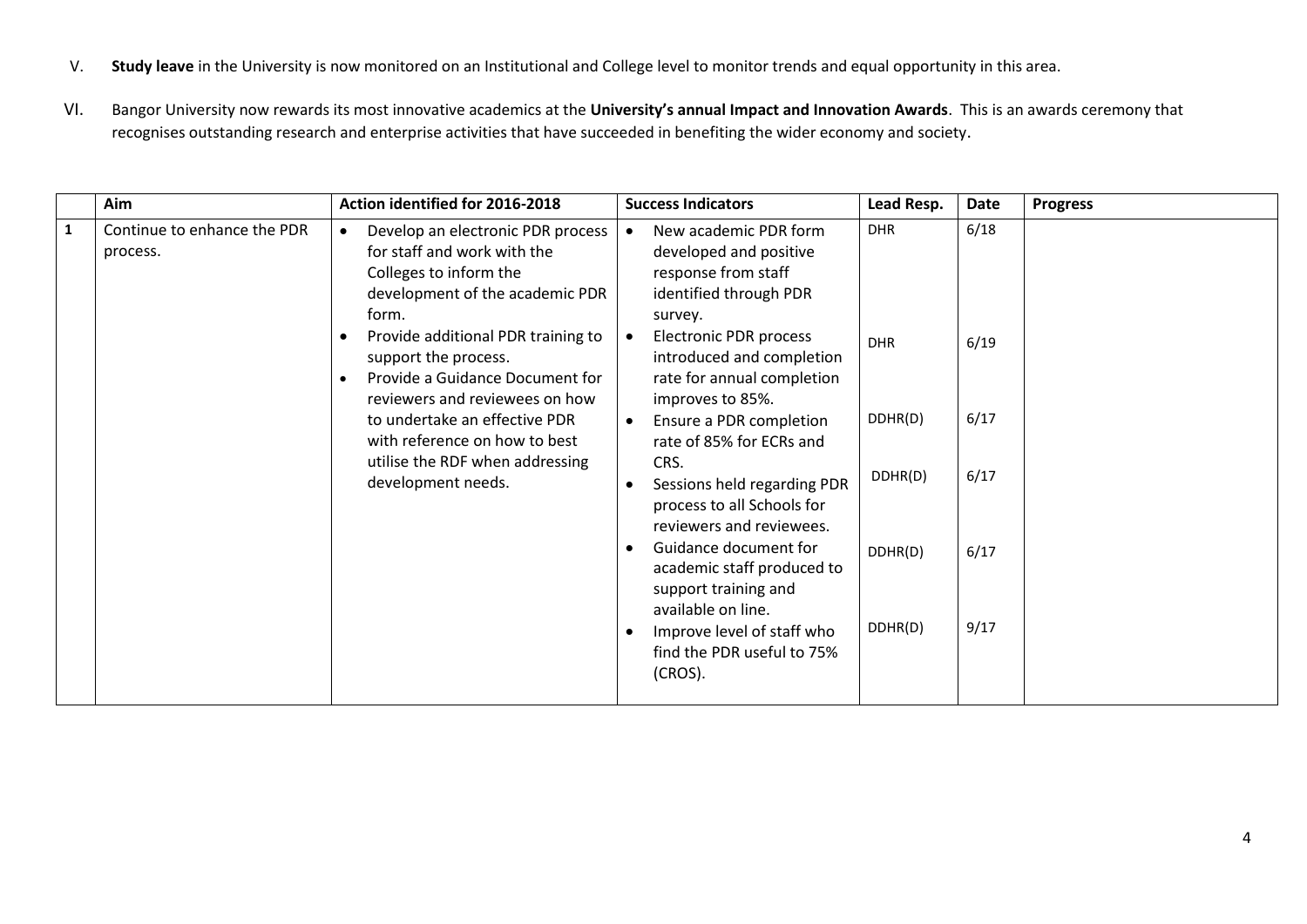| $\overline{2}$          | Ensure research leaders and<br>contract research staff are<br>aware of the full range of<br>support available to staff                                                         | Develop guidelines for contract<br>research staff and PIs regarding<br>research leaders' responsibilities in<br>relation to research staff and the wide<br>range of support available to them.<br>Work with RDRC Group to identify<br>$\bullet$<br>key areas of support for PI's and<br>staff.<br>Work with focus group of PI's<br>$\bullet$<br>across the University to examine<br>their ideas in this area. | Guide produced for staff and PIs<br>and presentation given in all 5<br>Colleges and positive response<br>by staff received in<br>presentations as noted in<br>evaluation feedback. | DDHR(D)           | 6/17         |
|-------------------------|--------------------------------------------------------------------------------------------------------------------------------------------------------------------------------|---------------------------------------------------------------------------------------------------------------------------------------------------------------------------------------------------------------------------------------------------------------------------------------------------------------------------------------------------------------------------------------------------------------|------------------------------------------------------------------------------------------------------------------------------------------------------------------------------------|-------------------|--------------|
| $\overline{\mathbf{3}}$ | Identify researchers with<br>leadership potential and<br>support their development by<br>developing a specific<br>leadership programme and<br>guidelines for research leaders. | Develop an in-house programme<br>$\bullet$<br>that addresses research leaders'<br>responsibilities and supports them<br>in developing their skills as<br>effective research leaders. Hold a<br>pilot initially with staff from all the<br>Colleges.<br>Develop guidelines regarding<br>$\bullet$<br>research leaders' responsibilities<br>in terms of supporting researchers<br>and sources of information.   | Hold one research<br>leadership programme<br>per year.<br>Positive feedback<br>following evaluation.<br>As Success Indicator noted in<br>point 2.                                  | DDHR(D)<br>AS&RDM | 6/17<br>6/17 |

## **PRINCIPLE 3 AND 4: SUPPORT AND CAREER DEVELOPMENT**

- i. To support researcher development the University has a **researcher development programme** and research sessions provided by HR, the University Doctoral School and the Research and Enterprise Office. These workshops and presentations include personal and research skills development, careers sessions and more specific events such as: Designing a Think Tank, Early-Career Impact workshop and Academic to Policy Engagement Messages. Research staff also participate in the University's extensive staff development programmes and courses provided by CELT.
	- 57.4% of CROS respondents noted that they had a clear development plan.
	- 78% of CROS respondents noted that they had access to training and development and opportunities to attend conferences and external meetings.
	- In the PIRLS survey 86.7% of respondents felt they were treated fairly in terms of access to training and development.
- ii. **Research Supervisor training** has been very successful during the period with 92 staff having undertaken supervisor training during the last two years.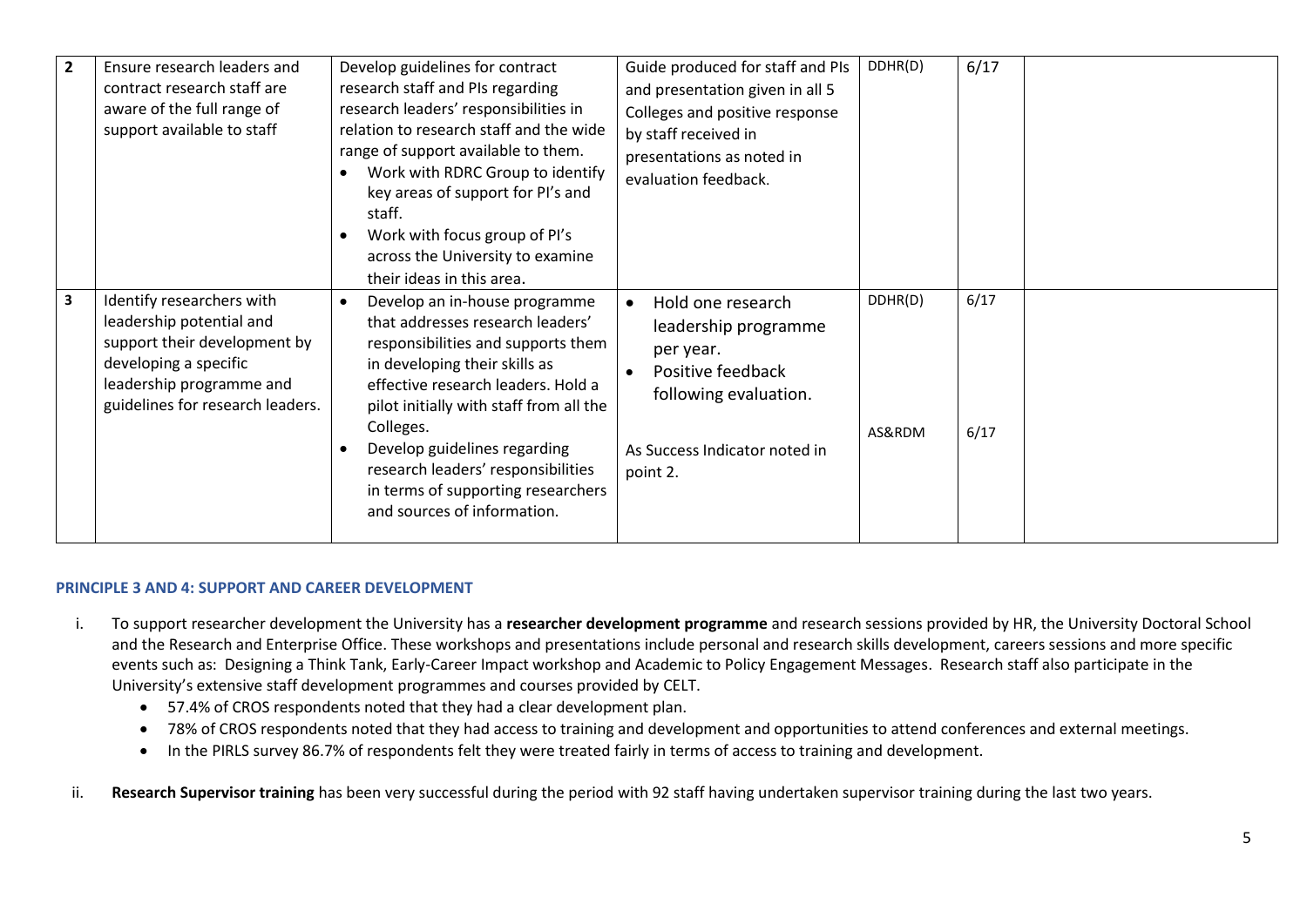- iii. The University encourages Early Career Researchers to apply for a place on the **Welsh Crucible Programme**. This programme is a partnership funded by a consortium of Welsh institutions and HEFCW and is a pan-Wales programme that aims to support researchers to be more innovative and examine how to get most impact from their research. On average 7 researchers from Bangor are chosen to attend this programme (about 25% of the cohort).
- iv. The **Knowledge Economy Skills Scholarships (KESS)** provide training for Masters and PhD students. It is a major European Convergence Project led by Bangor University on behalf of the HE sector in Wales. KESS 1 was completed in 2015 and supported 60 Research Masters and 63 PhD scholarships in Bangor. Both the Research Masters and PhDs are integrated with a high-level skills training programme. KESS II has now started and it is hoped this will support 140+ post-graduates (Research Masters and PhDs) in Bangor.
- v. A **researcher development website** has been developed that contains information about development opportunities, career development advice and specific information for PIs.
- vi. The University holds a University **Induction** Session for all staff once a month. This is supplemented by a research and teaching induction sessions that are held every September. A checklist is provided for new staff so that all relevant policies and processes are discussed with their line-manager. This ensures that they are aware of key policies and expectations. The University induction is supplemented by a local induction in Schools and Departments.
	- 46% of CROS respondents found the institutional-wide induction useful (UK result was 34%)
	- 70% of CROS respondents found the local induction useful (UK result was 63%)
- vii. The University has developed a **Coaching and Mentoring Policy** and process and a pilot has been run in one of the Schools. Female staff have been invited to participate in the Womens Universities Mentoring Scheme which is a mentoring scheme that brings together mentoring pairs in different institutions in Wales.
- viii. Researchers gain **teaching experience** through the Centre for the Enhancement of Learning and Teaching. Researchers involved in teaching are encouraged to undertake the PGCert(HE) or, if they have more than three years teaching experience, they can apply for appropriate HEA Accreditation.
	- In response to the CROS survey regarding continuing professional development activity 77.6% noted that they had experience of teaching or lecturing.
- ix. A **Teaching and Learning Conference** was held in 2015 with another planned in 2016. 122 staff attended this event which was very well received and attracted attendance from academic, research and support staff.
- x. **Welsh language researchers and PhD students** are also supported by the Coleg Cenedlaethol Cymraeg who provide a wide range of workshops for researchers and doctoral researchers through the medium of Welsh.

| Aim                                             | Action identified for 2016-2018                       | <b>Success Indicators</b>                       | Lead<br>Resp.          | Date | <b>Progress</b> |
|-------------------------------------------------|-------------------------------------------------------|-------------------------------------------------|------------------------|------|-----------------|
| Provide support for<br>researchers and research | Review the provision of the<br>Researcher Development | 75% of researchers satisfied<br>with Researcher | AS&RCM/R   12/16<br>EO |      |                 |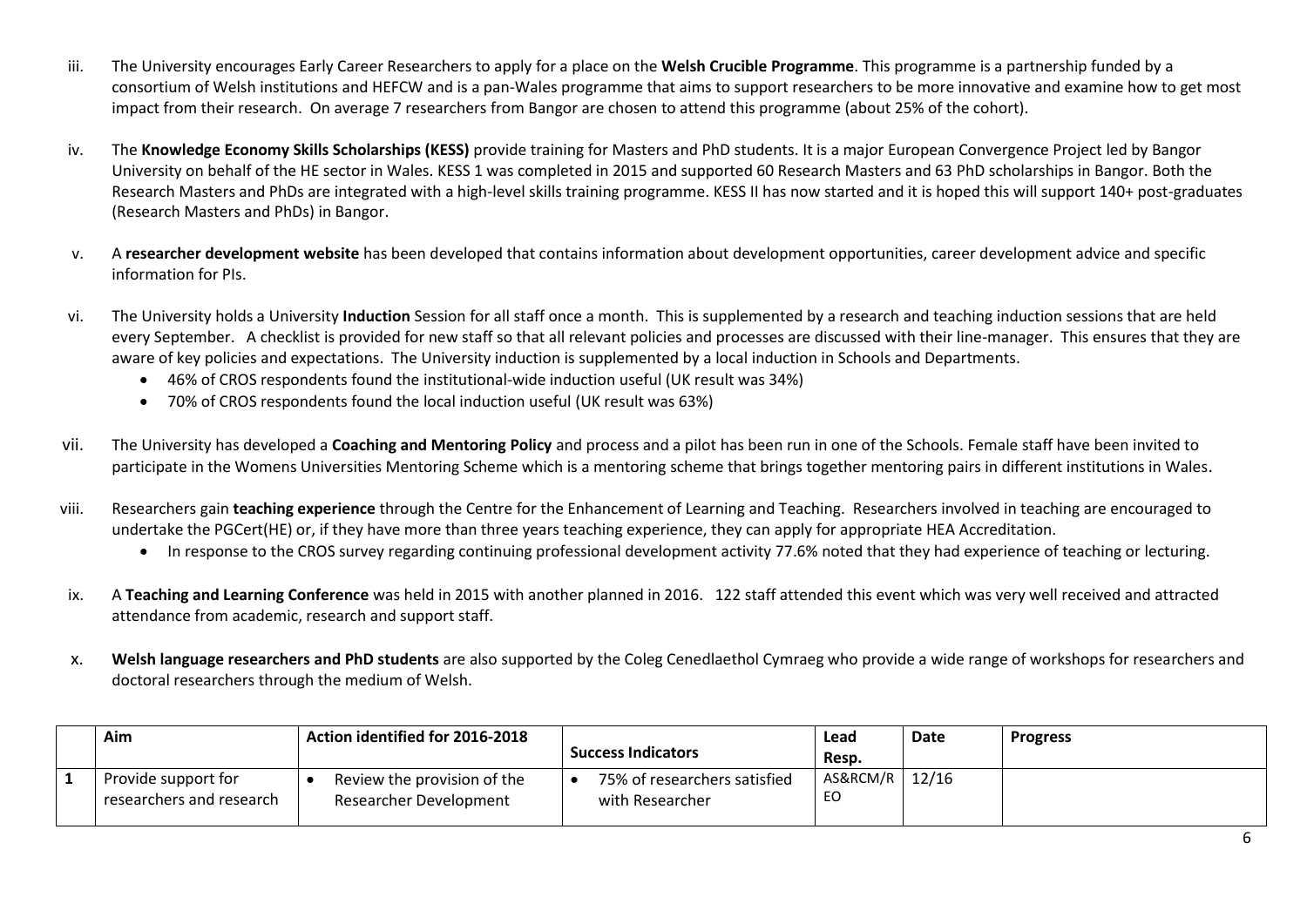|                         | careers through a career<br>development pathway                     | Programme and improve the<br>link between the programme<br>and the RDF.<br>Develop a career development<br>$\bullet$<br>guide for staff to ensure that<br>they are aware of University's<br>expectations and the support<br>available to them.<br>Continue to develop the<br>$\bullet$<br>Researcher Development<br>Programme in conjunction<br>with REO and the Doctoral<br>School. | $\bullet$ | Development Programme<br>from workshop evaluation.<br>Improve the level of staff<br>noting in CROS that they have<br>a clear development plan to<br>65%.<br>Improve the level of staff in<br>CROS noting that they have<br>access to training<br>opportunities to 85%.<br>Researcher development<br>Guide completed and<br>distributed to all research<br>staff.<br>Increase the number of<br>research staff attending<br><b>Researcher Development</b><br>Programme by 10%. | DDHR(D)<br>AS&RCM<br>AS&RCM<br>AS&RCM | 12/16<br>5/18<br>12/17<br>5/18           |
|-------------------------|---------------------------------------------------------------------|--------------------------------------------------------------------------------------------------------------------------------------------------------------------------------------------------------------------------------------------------------------------------------------------------------------------------------------------------------------------------------------|-----------|------------------------------------------------------------------------------------------------------------------------------------------------------------------------------------------------------------------------------------------------------------------------------------------------------------------------------------------------------------------------------------------------------------------------------------------------------------------------------|---------------------------------------|------------------------------------------|
| $\overline{2}$          | Further enhance research<br>support for early career<br>researchers | Hold an ECR mini-conference<br>$\bullet$<br>to examine development of a<br>University-wide ECR network<br>and identify key development<br>needs for the next two years.<br>Arrange a series of talks for the<br>$\bullet$<br>ECR Network in the topics<br>identified in the mini-<br>conference.                                                                                     | $\bullet$ | ECR mini-conference held<br>and actions identified for<br>future initiatives and future<br>talks have been arranged.<br>Engagement with ECR<br>Network Group (aim to<br>ensure that 70% of ECR's<br>engage with the Network).                                                                                                                                                                                                                                                | AS&RCM/R<br>EO<br>AS&RCM              | 7/17<br>Annual<br>Review in<br>September |
| $\overline{\mathbf{3}}$ | Develop a series of on-line<br>guides for researchers               | Identify potential areas with the<br>RDRCG areas could include; impact<br>and public engagement and<br>managing grants.                                                                                                                                                                                                                                                              |           | Develop three on-line guides<br>following consultation with the<br><b>ECR Network.</b>                                                                                                                                                                                                                                                                                                                                                                                       | RDRCG/<br>AS&RCM                      | 12/17                                    |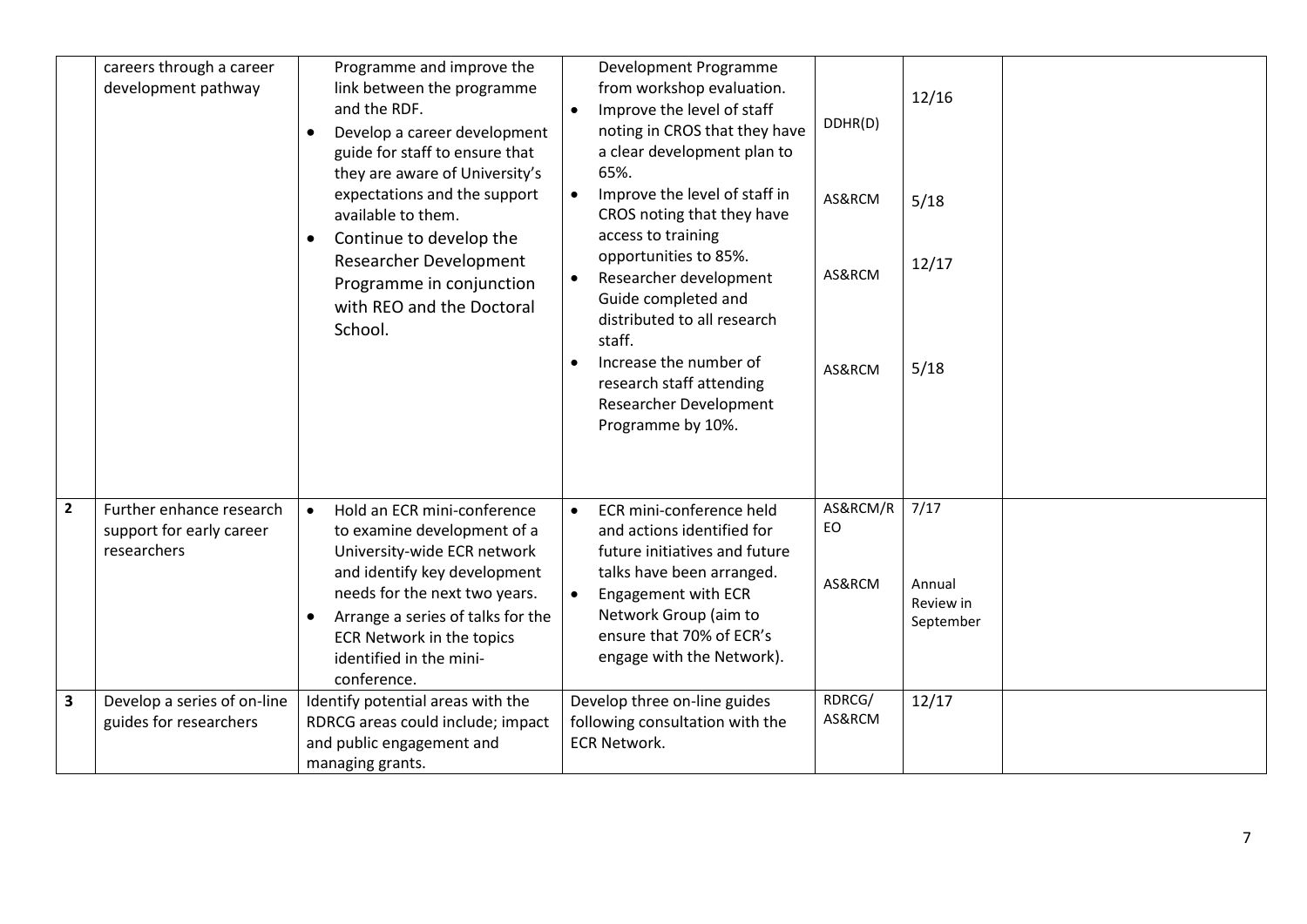| Develop a mentoring<br>scheme for career<br>development, publications                                               | Develop a Task and End Group to<br>investigate the development and<br>implementation of a mentoring                                                        | Progress towards mentoring<br>process within the Colleges and /<br>or process within the University. | RDRCG  | 7/17 |
|---------------------------------------------------------------------------------------------------------------------|------------------------------------------------------------------------------------------------------------------------------------------------------------|------------------------------------------------------------------------------------------------------|--------|------|
| and grant applications                                                                                              | scheme to support researchers.                                                                                                                             |                                                                                                      |        |      |
| Further enhance careers<br>information for staff and<br>review the format in<br>which careers advice is<br>provided | Review career sessions format -<br>feedback from researchers<br>suggests that they would engage<br>more with career sessions if they<br>were more informal | Develop careers events (3 a year)<br>following consultation with ECR<br>Network.                     | AS&RCM | 5/17 |
| Improve the induction<br>process for research staff                                                                 | Develop specific on-line induction<br>information for researchers.                                                                                         | On-line induction document<br>completed.                                                             | AS&RCM | 5/18 |

## **PRINCIPLE 5: RESEARCHERS' RESPONSIBILITIES**

- i. The PDR process encourages staff to **take responsibility for their personal development** and reflect on this in their PDRs. During the period new Guidelines were provided for PDR's for academic staff to encourage research staff to engage with their personal development.
	- 74% of CROS respondents noted that they were encouraged in personal and professional development (UK result was 75%) and 96% noted that they take ownership of their career development.
- ii. With the publication of the new University Strategic Plan 2015-2020 specific actions have been included in terms of **researchers' responsibilities** to enhance research success in the University.
- iii. The University supports engagement and impact and in the transfer of knowledge and in terms of collaborating with colleagues outside the UK, the University's CROS survey notes an improvement from 52% in the 2013 survey to 62% in 2015 and 56% have been involved in interdisciplinary research projects.
- iv. The University has run a session on **research ethics** during the period and a revised Research Ethics Policy has been agreed by the University's Ethics Committee in May 2016. The University's Planning and Governance Officer run a number of Data Protection workshops each year and researchers are encouraged to attend to ensure that they are aware of their responsibilities in this area.

| Aim                                                                     | Action identified for 2016-2018                           |                              | Lead           | Date  | <b>Progress</b> |
|-------------------------------------------------------------------------|-----------------------------------------------------------|------------------------------|----------------|-------|-----------------|
|                                                                         |                                                           | <b>Success Indicators</b>    | Resp.          |       |                 |
| Ensure all research leaders  <br>are aware of their<br>responsibilities | Hold sessions in the five<br>Colleges in relation to RCUK | All five sessions completed. | AS&RCM<br>/REO | 12/17 |                 |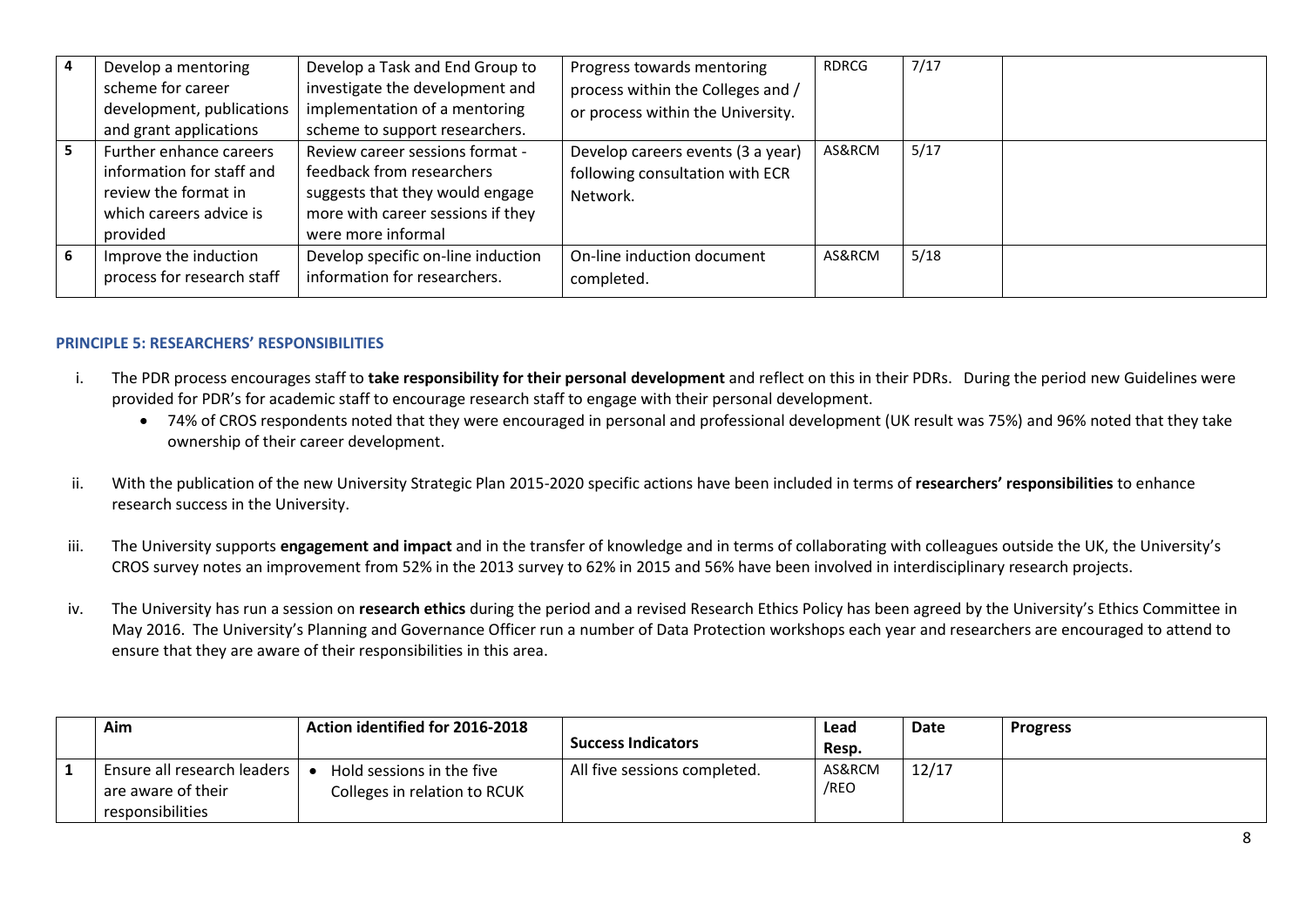|                                                                        | Pathways to Impact, and the<br>Concordat.                                                                                                                                                           |                                                                                |                |               |  |
|------------------------------------------------------------------------|-----------------------------------------------------------------------------------------------------------------------------------------------------------------------------------------------------|--------------------------------------------------------------------------------|----------------|---------------|--|
| Improve awareness of<br>researchers' ethical and<br>research integrity | Send email regarding the new<br>Research Ethics Policy to all<br>relevant staff.<br>Arrange a series of workshops<br>for staff to communicate the<br>revised Research Ethics Policy<br>effectively. | Email sent out to all staff.<br>2 workshops held to<br>communicate the policy. | HofC<br>AS&RCM | 09/16<br>5/17 |  |

# **PRINCIPLE 6: EQUALITY AND DIVERSITY**

- i. The University analyses equality data and produces an annual report of progress in this area. The University has published its **Strategic Equality Plan for 2016-2020**. The Strategic Equality Plan and Action Plan have been developed not only within the context of the University's legal duties under the Equality Act 2010 but also duties Specific to Wales.
	- In the CROS 2015 survey 82.8% of staff agreed that the University is committed to equality and diversity and respondents agreed that they are treated fairly regardless of personal characteristics in the areas of: career progression / promotion (70.3%), day to day treatment at work (90.4%) and reward (64.6%).
	- In the PIRLS survey 96.7% of respondents agreed that the University is committed to equality and diversity (UK response was 85.8%)
- ii. The University requires all staff to undertake **equality training** and managers must attend the Equality for Managers' course and 92 research managers have attended to date. Specific equality training was delivered for all staff involved in REF selection. Unconscious bias training is included in training provided by the University (including as part of the recruitment and selection training).
- iii. In the area of **gender equality**, Bangor once again achieved the Athena SWAN University Bronze award in 2014. The School of Sport, Health and Exercise Science, the School of Psychology and the School of Environment, Natural Resources and Geography achieved departmental bronze awards in 2015 (SHES) and 2016 (Psychology, SENRGy). Furthermore, Bangor University was the winner in the 'Employer of the Year' (public sector) category in the Chwarae Teg 'Womenspire' awards in 2016 that recognise the contribution made by women across Welsh society.
- iv. Following the results of the Equal Pay audit the University has introduced a new **Professorial Framework within the extended pay scale for professorial staff**. This Framework has clear criteria and banding to ensure transparency in the process.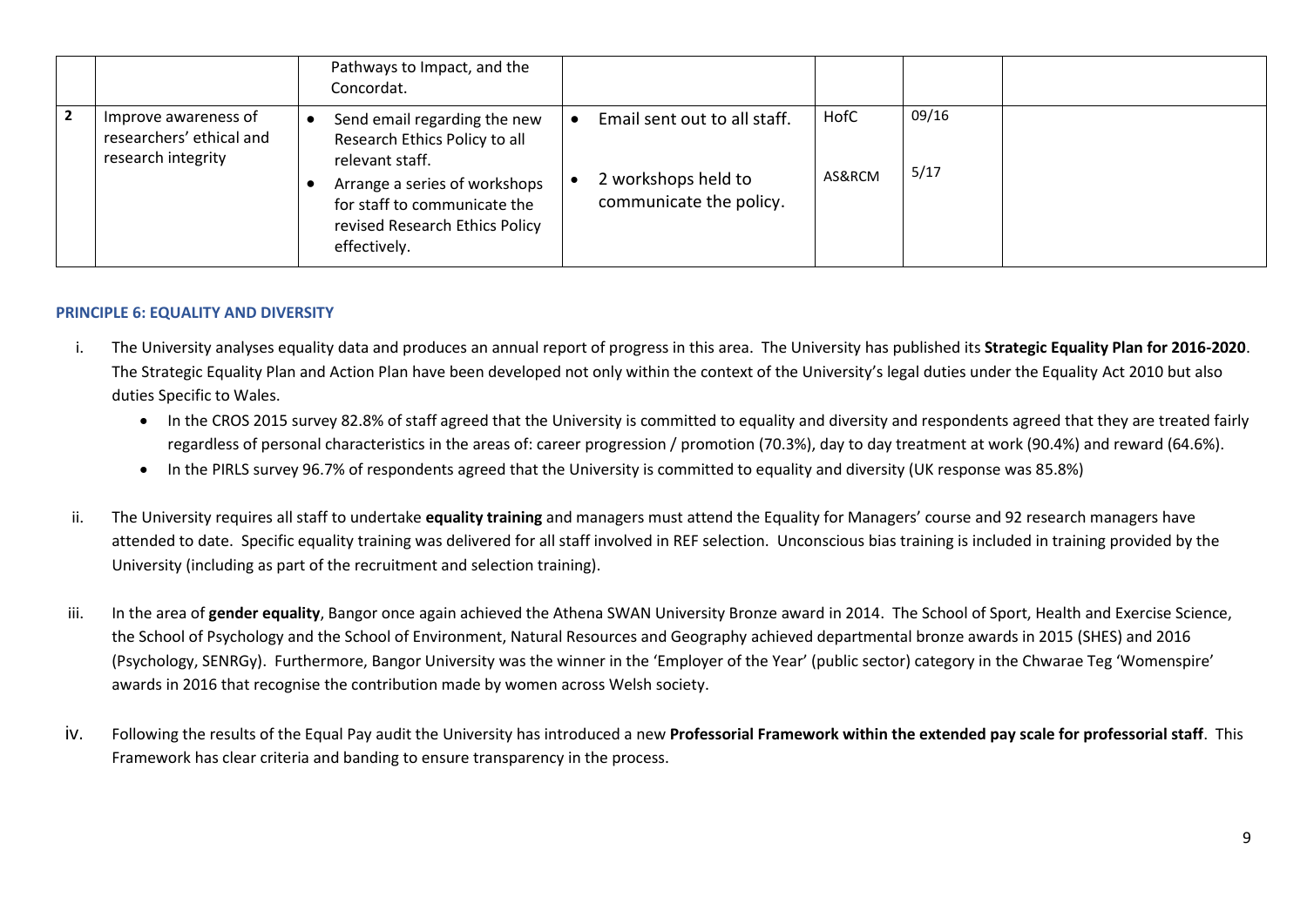v. The University has developed an extensive range of staff **support for in the area of maternity, paternity, adoption and shared parental leave, as well as for staff**  with other caring duties. For example, occupational maternity pay is now available from the first day of employment, a 'one-stop shop' for mothers-to-be with preand post-maternity support and advice offered to improve retention of mothers returning from maternity leave and providing their line managers with equivalent advice on how they can support staff throughout this process. In the CROS survey staff agree that they are treated equally to other types of staff in relation to requests for flexible working (67.7%).

|                | Aim                                                                                                                                                | Action identified for 2016-2018                                                                                                                                                                                                                                                                         |                        | <b>Success Indicator</b>                                                                                                                                                                              | Lead<br>Resp.           | <b>Date</b>   | <b>Progress</b> |
|----------------|----------------------------------------------------------------------------------------------------------------------------------------------------|---------------------------------------------------------------------------------------------------------------------------------------------------------------------------------------------------------------------------------------------------------------------------------------------------------|------------------------|-------------------------------------------------------------------------------------------------------------------------------------------------------------------------------------------------------|-------------------------|---------------|-----------------|
| $\mathbf{1}$   | Ensure that the employee<br>support provision reflects<br>best practice in the sector                                                              | • Provide guidance for PIs on<br>employee support policies.<br>• Hold workshops in all the Colleges<br>to outline the University's support<br>in this area.                                                                                                                                             | $\bullet$              | 5 workshops to be held<br>across the University in<br>2016/17.<br>Improve responses in the<br>CROS survey that 90% of<br>staff agree that the<br>University is committed<br>to equality and diversity | HR<br>HR/<br><b>HHS</b> | 12/16<br>5/17 |                 |
| $\overline{2}$ | Progress the University's<br>Athena SWAN strategy<br>through the Athena SWAN<br>awards.                                                            | Support Schools to achieve Athena<br>SWAN awards.                                                                                                                                                                                                                                                       | $\bullet$<br>$\bullet$ | Four additional Schools to<br>achieve Athena SWAN<br>awards.<br>CROS survey reports that<br>90% of staff agree that the<br>University is committed to<br>equality and diversity.                      | ASSG                    | 5/18          |                 |
| 3              | Develop gender related<br>networking events in the<br>University to provide<br>effective career<br>development advice and<br>role models for staff | Arrange Athena SWAN<br>$\bullet$<br>presentations to increase<br>awareness and improve<br>knowledge of the Athena SWAN<br>principles and the commitment of<br>the University to these principles.<br>Arrange a 'Moving Forwards'<br>conference to review the Athena<br>SWAN strategy in the University. | $\bullet$<br>$\bullet$ | Arrange 3 Athena SWAN<br>presentations a year.<br>Good response from<br>feedback to the 'Moving<br>Forwards' conference.                                                                              | AS&RCM<br>AS&RCM        | 5/18<br>12/17 |                 |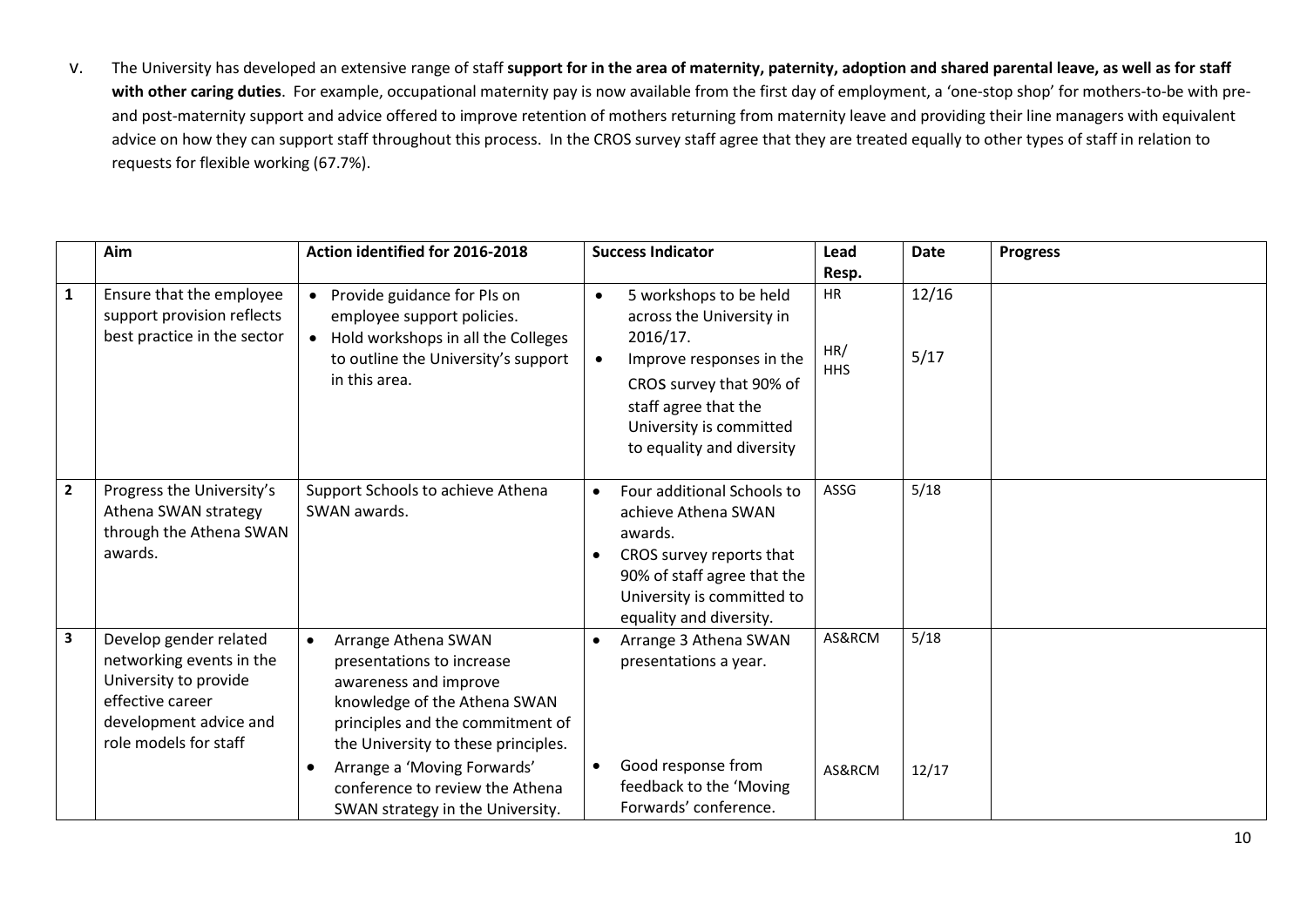| 4 | Establish a workload<br>policy and principles for<br>academic staff                                                                                               | Consultation with the Policy with UCU<br>and relevant Task Groups and<br>communicate agreed policy to staff | Introduce workload principles<br>and policy.                                                                                                                                                                                                                                                      | <b>HR</b> | 5/18             |  |
|---|-------------------------------------------------------------------------------------------------------------------------------------------------------------------|-------------------------------------------------------------------------------------------------------------|---------------------------------------------------------------------------------------------------------------------------------------------------------------------------------------------------------------------------------------------------------------------------------------------------|-----------|------------------|--|
| 5 | Provide informal as well as<br>formal support to parents.                                                                                                         | Establish parent to parent network.                                                                         | Hold 3 parent to parent<br>$\bullet$<br>network meeting per year.<br>Receive positive feedback<br>to events.                                                                                                                                                                                      | AS&RCM    | 9/16             |  |
| 6 | Ensure that the<br>introduction of the<br>Professorial Framework is<br>achieving its objective of<br>reducing the gender pay<br>gap at the professorial<br>level. | Review the pay gap in the annual<br>equal pay survey.                                                       | Pay variance continues to<br>reduce (it is 9.43% in 15/16<br>down from 16% in 14/15).                                                                                                                                                                                                             | <b>HR</b> | Held<br>annually |  |
|   | Examine possibility of<br>centrally-held budget for<br>extending the contracts of<br>fixed-term staff who have<br>periods of maternity or<br>paternity leave      | Produce paper for HRTG and ASSG to<br>review how this can be introduced                                     | Action taken as a result of the<br>paper regarding the<br>introduction of a centrally-<br>held budget for maternity.<br>Equality impact assess<br>maternity support for fixed<br>term staff to ensure that there<br>is no detriment between staff<br>with open ended and fixed<br>term contracts. | <b>HR</b> | 9/18             |  |

## **PRINCIPLE 7: IMPLEMENTATION AND REVIEW**

- i. The University has appointed an **Athena SWAN and Researcher Development Manager** to address many of the cross-cutting themes in both areas, particularly in terms of career development and support for contract research staff.
- ii. Extensive **communication and consultation** has been held with School and relevant Task Groups (such as HR and Research Strategy) regarding current provision and the principles of the Concordat.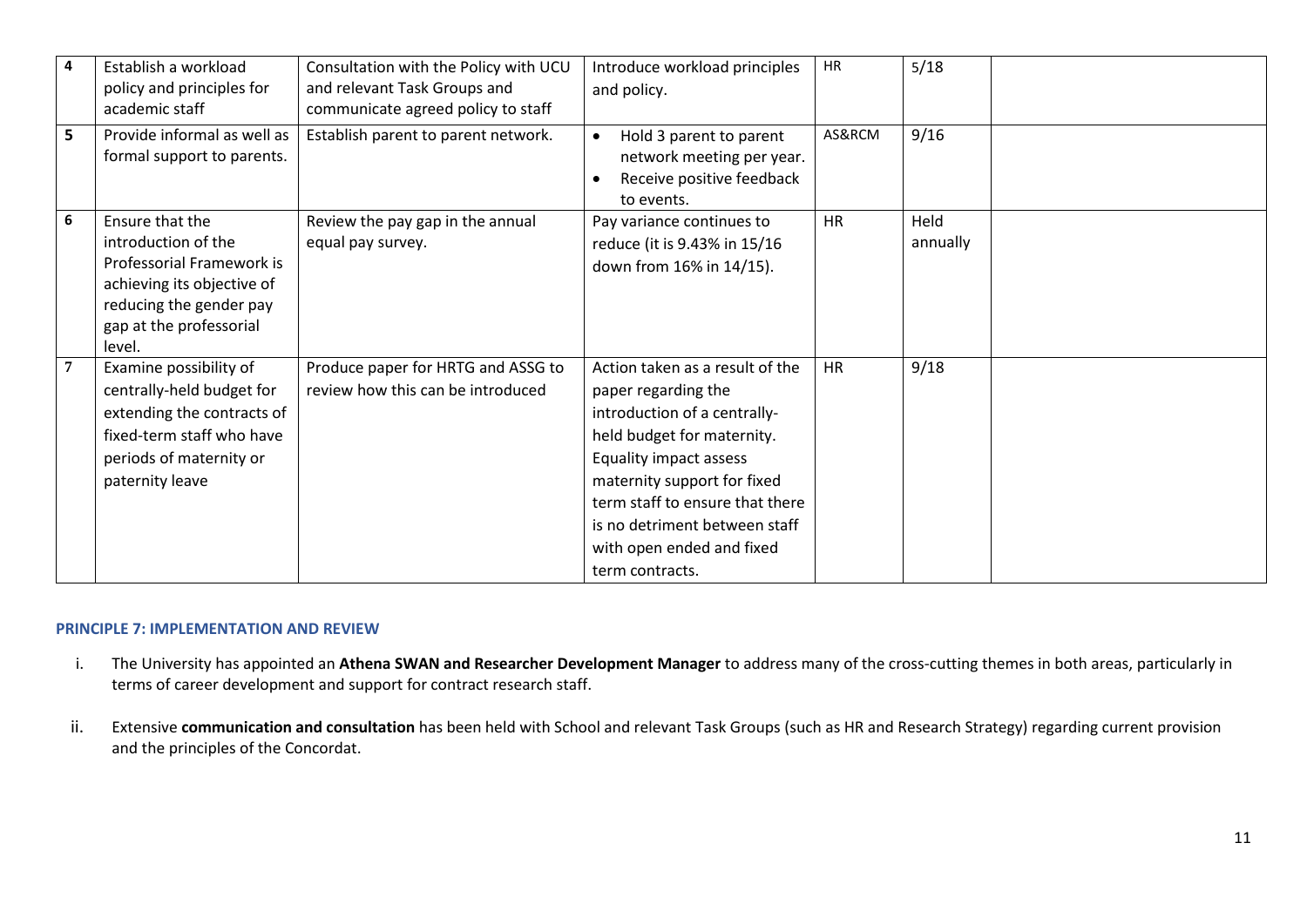- iii. The University held the **CROS and PIRLS surveys** in 2015 and found both surveys very useful in tracking progress. CROS has a response rate of 28% and PIRLS a response rate of 25%. In most areas in both surveys, positive responses had increased from the 2013 surveys. The use of staff consultation and other surveys (such as staff surveys and Athena SWAN surveys) have further informed the implementation and review of the principles of the Concordat in the University.
- iv.

|                | Aim                                                                                                              | Action identified for 2016-2018                                                                                                                                                   | <b>Success Indicators</b>                                                                                                                                                                                                                                              | Lead<br>Resp.                          | Date                  |
|----------------|------------------------------------------------------------------------------------------------------------------|-----------------------------------------------------------------------------------------------------------------------------------------------------------------------------------|------------------------------------------------------------------------------------------------------------------------------------------------------------------------------------------------------------------------------------------------------------------------|----------------------------------------|-----------------------|
| $\mathbf{1}$   | Improve monitoring<br>progress and impact of<br>actions to achieve address<br>the Principles of the<br>Concordat | Hold the CROS survey in 2017.<br>٠<br>Hold consultation with staff<br>$\bullet$<br>regarding progress against the<br>Concordat Action Plan.                                       | Increase response rates<br>for the CROS survey in<br>2017 to 35%.<br>Hold 3 focus groups with<br>relevant staff to discuss<br>progress against the<br>Action Plan.<br>Increase representation of<br><b>ECR staff on the RDRC</b><br>Group. Two new staff<br>appointed. | <b>RDRCG</b><br><b>RDRCG</b><br>AS&RCM | 6/17<br>5/18<br>10/16 |
| $\overline{2}$ | Improve collection and<br>analysis of metrics to<br>support progress towards<br>the Concordat                    | Aligned with the metrics identified in<br>the University's new HR strategy<br>identify key metrics and benchmarks<br>to measure impact of actions for early<br>career researchers | Benchmarks identified and<br>incorporated into HR Action<br>Plan and HR Strategy.                                                                                                                                                                                      | <b>RDRCG</b>                           | 6/17                  |

# **Glossary of Terms**

Aber-Bangor CPD Group – a group established to develop the joint CPD plan in both Aberystwyth and Bangor Universities

ASSG – Athena SWAN Steering Group

AS&RCM – Athena SWAN and Research Concordat Manager

Coleg Cenedlaethol – Welsh Language HE College

CROS – Careers in Research On-line Survey

DDHR(D) – Deputy Director HR (Development)

DDHR(O) – Deputy Director HR (Operations)

HR – Human Resources